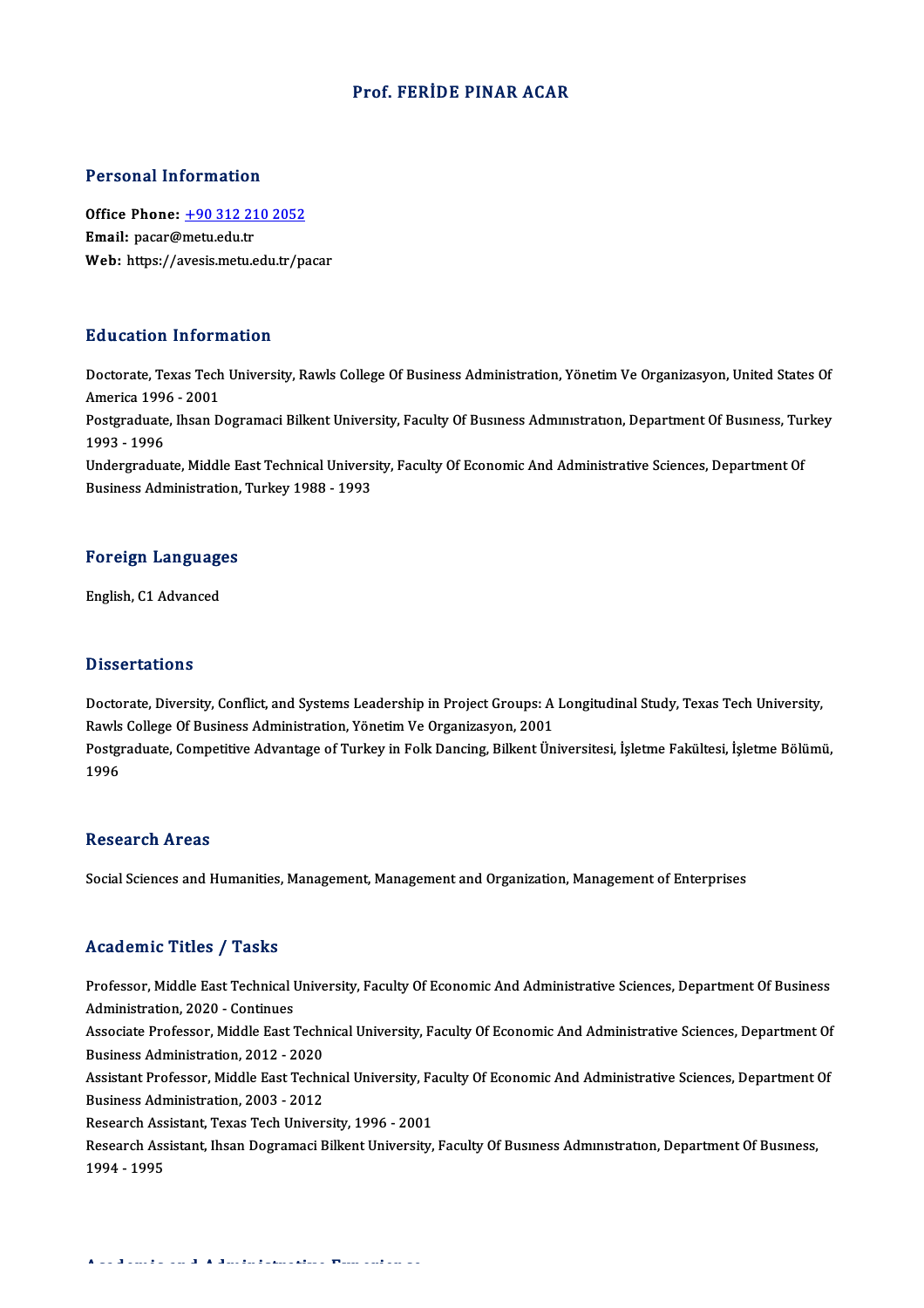#### Academic and Administrative Experience

A<mark>cademic and Administrative Experience</mark><br>Middle East Technical University, Faculty of Economic and Administrative Sciences, 2018 - Continues<br>Yan Dal Pregram Keard, Middle Fast Technical University, Faculty of Economic and Youwonne and Namimical dave Emportence<br>Middle East Technical University, Faculty of Economic and Administrative Sciences, 2018 - Continues<br>Yan Dal Program Koord., Middle East Technical University, Faculty of Economic and A Middle East Technical University, Faculty<br>Yan Dal Program Koord., Middle East Tec<br>of Business Administration, 2005 - 2020<br>Middle Fest Technical University, Faculty Yan Dal Program Koord., Middle East Technical University, Faculty of Economic and Administrative Sciences,<br>of Business Administration, 2005 - 2020<br>Middle East Technical University, Faculty of Economic and Administrative Sc

of Business Administration, 2005 - 2020<br>Middle East Technical University, Faculty of Economic and Administrative Sciences, Department of Business<br>Administration, 2015 - 2016

### Advising Theses

Acar F.P., The mediating effect of organizational commitment and job satisfaction in the relationship between workplace incivility and turnover intention, Postgraduate, C.GÜZEL(Student), 2019 Acar F. P. , The mediating effect of organizational commitment and job satisfaction in the relationship between workp<br>incivility and turnover intention, Postgraduate, C.GÜZEL(Student), 2019<br>Acar F. P. , CUSTOMER INCIVILITY

incivility and turnover intention, Postgraduate, C.GÜZEL(Student), 2019<br>Acar F. P. , CUSTOMER INCIVILITY AND TURNOVER INTENTION OF BANK EMPLOYEES: THE MODERATING ROLE OF<br>PERCEIVED ORGANIZATIONAL SUPPORT AND BIG FIVE PERSON Acar F. P. , CUSTOMER INCIVILITY AND TURNOVER INTENTION OF BANK EMPLOYEES: THE MODERATING ROLE<br>PERCEIVED ORGANIZATIONAL SUPPORT AND BIG FIVE PERSONALITY TRAITS, Postgraduate, B.BAŞER(Student)<br>ACAR F. P. , Examining the dar PERCEIVED ORGANIZATIONAL SUPPORT AND BIG FIVE PERSONALITY TRAITS, Postgraduate, B.BAŞER(Student), 2019<br>ACAR F. P. , Examining the dark side of leadership: The role of gender on the perception of abusive supervision,<br>Postgr ACAR F. P. , Examining the dark side of leadership: The role of gender on the perception of abusive supervision,<br>Postgraduate, S.TAFTAF(Student), 2018<br>ACAR F. P. , Determinants of organizational citizenship and counterprod

Postgraduate, S.TAFTAF(Student), 2018<br>ACAR F. P. , Determinants of organizational citizenship and counterproductive work behavior: The role of pe<br>Job characteristics, job satisfaction and organizational commitment, Postgra ACAR F. P. , Determinants of organizational citizenship and counterproductive work behavior: The role of person<br>job characteristics, job satisfaction and organizational commitment, Postgraduate, Ö.ARKAN(Student), 2016<br>ACAR

ACAR F. P., Analyzing the effects of deep-level diversity on team dynamics, Postgraduate, İ.METE(Student), 2013

job characteristics, job satisfaction and organizational commitment, Postgraduate, Ö.ARKAN(Student), 2016<br>ACAR F. P. , Analyzing the effects of deep-level diversity on team dynamics, Postgraduate, İ.METE(Student), 2013<br>ACA ACAR F. P. , The Role of employe gender, and gendered job-type in organizational citizenship behavior attributions,<br>Postgraduate, M.Gedik(Student), 2013<br>ACAR F. P. , The role of employee's gender, and gendered job-type in

Postgraduate, M.Gedik(Student), 2013<br>ACAR F. P. , The role of employee's gend<br>Postgraduate, M.GEDİK(Student), 2013<br>ACAR E. B. - An integrative medel of iusti ACAR F. P. , The role of employee's gender, and gendered job-type in organizational citizenship behavior attributions,<br>Postgraduate, M.GEDİK(Student), 2013<br>ACAR F. P. , An integrative model of justice perceptions, employee

Postgraduate, M.GEDİK(Student), 2013<br>ACAR F. P. , An integrative model of justice perceptions, employee positive mood states and organizational cizitenship<br>behavior, Postgraduate, E.Çağlar(Student), 2011 ACAR F. P. , An integrative model of justice perceptions, employee positive mood states and organizational cizitenship<br>behavior, Postgraduate, E.Çağlar(Student), 2011<br>ACAR F. P. , The glass cliff: Differences in perceived

behavior, Postgraduate, E.Çağlar(Student), 2011<br>ACAR F. P. , The glass cliff: Differences in perceived suitability and leadership ability of me<br>positions in high and poor performing companies, Postgraduate, E.UYAR(Student) ACAR F. P. , The glass cliff: Differences in perceived suitability and leadership ability of men and women for leadership<br>positions in high and poor performing companies, Postgraduate, E.UYAR(Student), 2011<br>ACAR F. P. , De

positions in high and poor performing companies, Postgraduate, E.UYAR(Student), 2011<br>ACAR F. P. , Determinants of organizational behaviors among knowledge workers: the ro<br>satisfaction, and organizational commitment, Postgr ACAR F.P., Determinants of organizational behaviors among knowledge workers: the role of job characteristics, job

satisfaction, and organizational commitment, Postgraduate, F.Öztürk(Student), 2010<br>ACAR F. P. , An integrative model of transformational leadership, organizational com<br>organizational citizenship behavior, Postgraduate, R.K ACAR F. P. , An integrative model of transformational leadership, organizational commitment, job satisfaction and organizational citizenship behavior, Postgraduate, R.KÜÇÜKBAYRAK(Student), 2010<br>ACAR F. P. , The impact of c

organizational citizenshi<br>ACAR F. P. , The impact of<br>A.MERT(Student), 2007 ACAR F. P. , The impact of ceo and human capital characteristics on SME export performance, Postgraduate,<br>A.MERT(Student), 2007<br>ACAR F. P. , The impact of identity salience on organizational citizenship behaviors, Postgrad

A MEF<br>ACAR<br>2007<br>ACAR

2007<br>ACAR F. P. , An integrative model of job characteristics, job satisfaction, organizational commitment, and organizational citizenship behavior, Doctorate, T.GÖKHAN(Student), 2006

### Designed Lessons

Acar F.P., Leadership Theory and Application, Undergraduate, 2004 - 2005

### Articles Published in Journals That Entered SCI, SSCI and AHCI Indexes

- I. Another Test of Gender Differences in Assignments to Precarious Leadership Positions: Examining Another Test of Gender Differences in Assigned Moderating Role of Ambivalent Sexism Another Test of Gend<br>the Moderating Role<br>ACAR F. P. , SÜMER H. C.<br>APPLED PSYCHOLOCY ACAR F. P. , SÜMER H. C.<br>APPLIED PSYCHOLOGY-AN INTERNATIONAL REVIEW-PSYCHOLOGIE APPLIQUEE-REVUE INTERNATIONALE, vol.67, no.3, pp.498-522, 2018 (Journal Indexed in SSCI)
- II. The effects of top management team composition on SME export performance: an upper echelons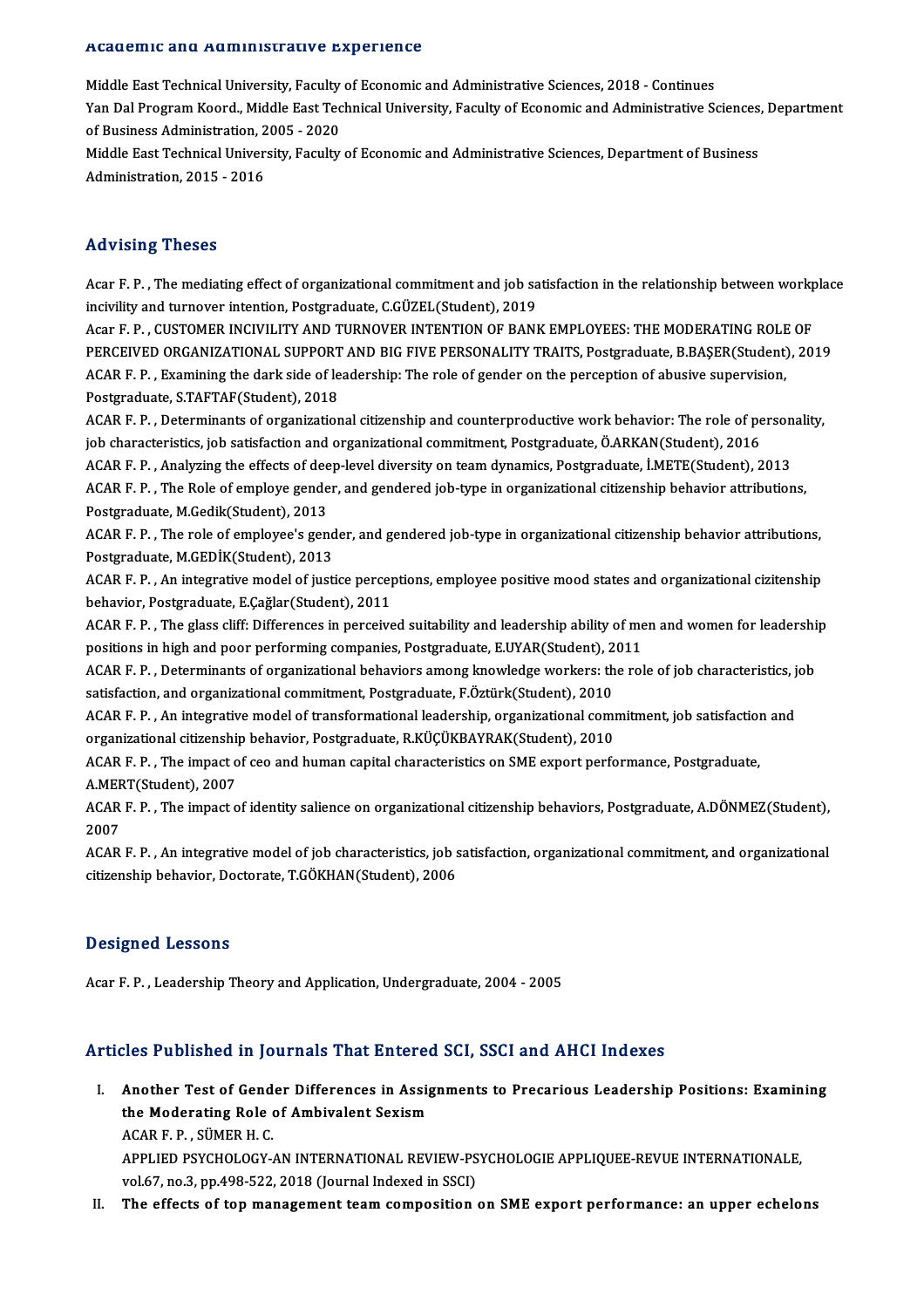## perspective<br>^C^P E P **perspecti**<br>ACAR F. P.<br>CENTRAL 1

perspective<br>ACAR F. P.<br>CENTRAL EUROPEAN JOURNAL OF OPERATIONS RESEARCH, vol.24, no.4, pp.833-852, 2016 (Journal Indexed in<br>SCD ACAI<br>CENT<br>SCI)<br>Sesi CENTRAL EUROPEAN JOURNAL OF OPERATIONS RESEAR<br>SCI)<br>III. Social identification and altruism in diverse teams<br>Acar E. B

## SCI)<br>III. Social identification and altruism in diverse teams<br>Acar F.P.

Social identification and altruism in diverse teams<br>Acar F. P.<br>EUROPEAN JOURNAL OF INTERNATIONAL MANAGEMENT, vol.8, no.1, pp.55-72, 2014 (Journal Indexed in SSCI)<br>Analyzing the effects of diversity persentions and shared l

- Acar F. P.<br>EUROPEAN JOURNAL OF INTERNATIONAL MANAGEMENT, vol.8, no.1, pp.55-72, 2014 (Journal Indexed in<br>IV. Analyzing the effects of diversity perceptions and shared leadership on emotional conflict: a<br>dynamic anaroac EUROPEAN JOURNAL<br>Analyzing the effec<br>dynamic approach<br>Acar E B IV. Analyzing the effects of diversity perceptions and shared leadership on emotional conflict: a dynamic approach  $\frac{1}{2}$  Acar F. P.
	-

dynamic approach<br>Acar F. P.<br>INTERNATIONAL JOURNAL OF HUMAN RESOURCE MANAGEMENT, vol.21, no.10, pp.1733-1753, 2010 (Journal<br>Indoved in SSCD Acar F. P.<br>INTERNATIONAL<br>Indexed in SSCI)

## Articles Published in Other Journals

- I. Understanding organizational deviance: An interactivemodel of perceived job characteristics and personality<br>Acar F. P. , Arkan Ö. Understanding or<br>personality<br>Acar F. P. , Arkan Ö.<br>OPTU Calisme Ders personality<br>Acar F. P. , Arkan Ö.<br>ODTU Gelisme Dergisi, vol.47, no.1, pp.1-28, 2020 (International Refereed University Journal)<br>İslatmalarin PIST, Sürdürülebilirlik Endeksi'nde Ver, Alma Durumuna Göre Üst Kade
	-

- Acar F. P. , Arkan Ö.<br>ODTU Gelisme Dergisi, vol.47, no.1, pp.1-28, 2020 (International Refereed University Journal)<br>II. İşletmelerin BIST-Sürdürülebilirlik Endeksi'nde Yer Alma Durumuna Göre Üst Kademe Teorisi<br>Kansamın ODTU Gelisme Dergisi, vol.47, no.1,<br>İşletmelerin BIST-Sürdürülebili<br>Kapsamında Değerlendirilmesi<br>CÖZÜMAC ACAPE P İşletmelerin BIST-Süre<br>Kapsamında Değerlen<br>GÖZÜM A. G. , ACAR F. P.<br>Istanbul Manasamant Iol Kapsamında Değerlendirilmesi<br>GÖZÜM A. G. , ACAR F. P.<br>Istanbul Management Journal, vol.29, pp.93-112, 2018 (Other Refereed National Journals)<br>Pirovailik ve zaman duvarliliği sesitliliğinin grup isi satismaya atkileri GÖZÜM A. G. , ACAR F. P.<br>Istanbul Management Journal, vol.29, pp.93-112, 2018 (Other Refereed Nationa<br>III. Bireycilik ve zaman duyarliliği çeşitliliğinin grup içi çatişmaya etkileri<br>METE İ. ACAR E. P.
- Istanbul Manageme<br>Bireycilik ve zam<br>METE İ., ACAR F. P.<br>ODTÜ Celisim Derg Bireycilik ve zaman duyarliliği çeşitliliğinin grup içi çatişmaya etkileri<br>METE İ., ACAR F. P.<br>ODTÜ Gelişim Dergisi, vol.42, pp.29-54, 2015 (Refereed Journals of Other Institutions)<br>C. NS. VET VANLL ALCU ARIN S. DAVRANISLA METE İ., ACAR F. P.<br>ODTÜ Gelişim Dergisi, vol.42, pp.29-54, 2015 (Refereed Journals of Other Institutions)<br>IV. C NS YET YANLI ALGILARIN S DAVRANISLARININ ROL Ç VEYA ROL ÖTES OLARAK<br>TANIMI ANMASINAETKLER
- ODTÜ Gelişim Dergisi, vol.42, pp<br>C NS YET YANLI ALGILARIN<br>TANIMLANMASINAETK LER<br>ACAP E P C NS YET<br>TANIMLA<br>ACAR F. P.<br>Vänstim A TANIMLANMASINAETK LER<br>ACAR F. P.<br>Yönetim Araştırmaları Dergisi, vol.12, pp.9-28, 2015 (Other Refereed National Journals)<br>A longitudinal analysis of the effects of task related diversity in groups
- ACAR F. P.<br>Yönetim Araştırmaları Dergisi, vol.12, pp.9-28, 2015 (Other Refereed National Jou<br>V. A longitudinal analysis of the effects of task related diversity in groups<br>ACAR F. P. Yönetim Al<br>**A longitu**<br>ACAR F. P.<br>Hacattana

Hacettepe İİBF Dergisi, vol.26, pp.37-58, 2008 (Other Refereed National Journals)

### Books&Book Chapters

- ooks & Book Chapters<br>I. Gender Composition of the Upper Echelons and FirmSustainability Performance: an Examination of<br>IstanbulSteck Exchange Companies Is a Book diapters<br>Gender Composition of the Upper E<br>IstanbulStock Exchange Companies **Gender Composition c<br>IstanbulStock Exchang<br>ACAR F. P. , GÖZÜM A. G.**<br>in: carnorate social resp. IstanbulStock Exchange Companies<br>ACAR F. P. , GÖZÜM A. G.<br>in: corporate social responsibility in developingand emerging markets, Onyeka K. Osuji, Franklin N. Ngwu,Dima
	-

ACAR F. P. , GÖZÜM A. G.<br>in: corporate social responsibility in developingand emerging<br>Jamali, Editor, Cambridge University Press, pp.258-278, 2020<br>Ambiyalant Soviam as a Prodistor of Persentions of Le in: corporate social responsibility in developingand emerging markets, Onyeka K. Osuji, Franklin N. Ngwu,Dir<br>Jamali, Editor, Cambridge University Press, pp.258-278, 2020<br>II. Ambivalent Sexism as a Predictor of Perceptions

## Jamali, Eq<br>**Ambival**<br>Context Ambivale:<br>Context<br>ACAR F. P.<br>in: <sup>Vänetin</sup>

Context<br>ACAR F. P.<br>in: Yönetim ve Organizasyon Makaleleri:Kadın Akademisyenlere Armağan, Esra Gökçen KAYGISIZ ve Reyhan Ayşen<br>WOLEE, Editor, Fğitim Younavi, 2017 ACAR F. P.<br>in: Yönetim ve Organizasyon Makalele:<br>WOLFF, Editor, Eğitim Yayınevi, 2017<br>Organizasyanlarda Yani Lidarlik I WOLFF, Editor, Eğitim Yayınevi, 2017

III. Organizasyonlarda Yeni Liderlik Davranış Modelleri<br>ACAR F. P.

in: Organizasyonlarda Davranış, Ayşe Çiğdem Kırel, Editor, Anadolu Üniversitesi Yayınları, Eskişehir, pp.64-87,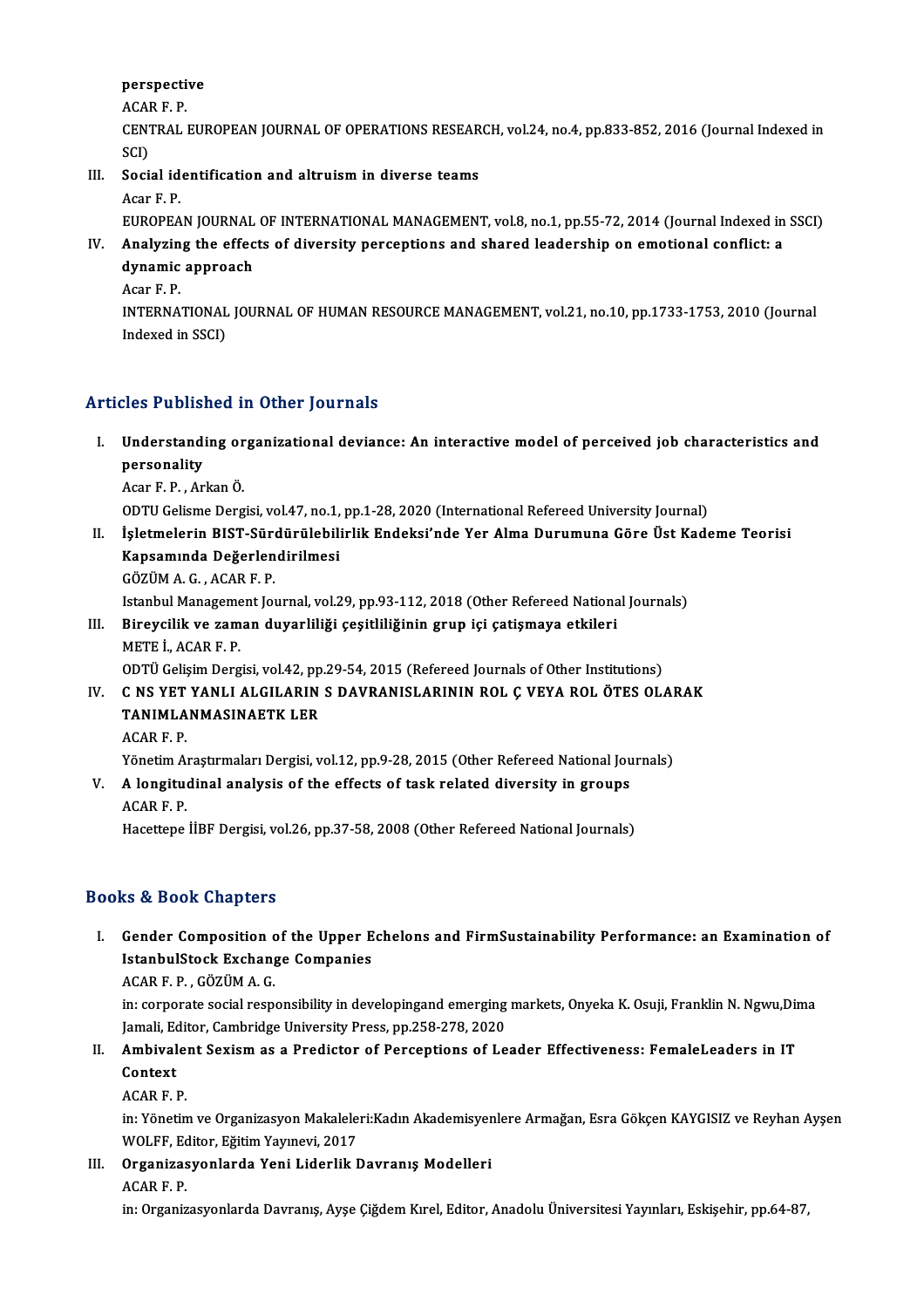2013

2013<br>IV. Örgütsel öğrenme, vatandaşlık, ve adalet<br>ACARE B 2013<br>**Örgütsel**<br>ACAR F. P.<br>in: Örgütse

Örgütsel öğrenme, vatandaşlık, ve adalet<br>ACAR F. P.<br>in: Örgütsel Davranış, Ayşe Çiğdem Kırel ve Ozan Ağlargöz, Editor, Anadolu Üniversitesi yayınları, Eskişehir, pp.192-ACAR F. P.<br>in: Örgütse<br>209, 2013<br>Idantity S

V. Identity Salience, Occupational Commitment and Organizational Citizenship Behaviour in 209, 2013<br>Identity Salience, Occupational Commitment and Organizational Citize<br>Multinational Teams: An Exploratory Study from the Turkish Context<br>Acar E. B **Identity<br>Multinat<br>Acar F. P.<br>in: Divers** Multinational Teams: An Exploratory Study from the Turkish Context<br>Acar F. P.<br>in: Diversity Management in Asia: A research companion, Özbilgin,M.,& Syed,D.J., Editor, Edward Elgar , London,<br>nn 20 EE 2009

Acar F. P.<br>in: Diversity Mai<br>pp.39-55, 2009

# pp.39-55, 2009<br>Refereed Congress / Symposium Publications in Proceedings

- efereed Congress / Symposium Publications in Proceedings<br>I. The Effects of Transformational Leadership on Organizational Identification and Organizational<br>CitizonshipPehaviors The Effects of Transform<br>CitizenshipBehaviors The Effec<br>Citizenshi<br>ACAR F. P.<br>4. Internat CitizenshipBehaviors<br>ACAR F. P.<br>4. International EMIEntrepreneurship and Social SciencesCongress, 29 - 30 November 2019<br>Justice Persentions and Oxsonizational Citizenship Behavior: The Mederating Polo
	-

- ACAR F. P.<br>4. International EMIEntrepreneurship and Social SciencesCongress, 29 30 November 2019<br>II. Justice Perceptions and Organizational Citizenship Behavior: The Moderating Role of Positive<br>Affostivity 4. Internatio<br>Justice Per<br>Affectivity<br>ACAP E P **Justice Pe<br>Affectivit:<br>ACAR F. P.<br>4. Internat** 4. International<br>ACAR F. P.<br>4. International EMIEntrepreneurship and Social SciencesCongress, 29 - 30 November 2019
	-

- ACAR F. P.<br>4. International EMIEntrepreneurship and Social SciencesCongress, 29 30 November 2019<br>III. İSTİSMARCI YÖNETİM ALGISI: LİDER CİNSİYETİ, ÇALIŞANCİNSİYETİ VE LİDER-ÇALIŞAN İLİŞKİSİNDE<br>CİNSİYET PENZERI İĞİETKİ 4. International EMIEntrepreneurship and Social Scien<br>İSTİSMARCI YÖNETİM ALGISI: LİDER CİNSİYETİ,<br>CİNSİYET BENZERLİĞİETKİSİNİN İNCELENMESİ<br>ACAP E B. TAETAE S <mark>istismarcı yöneti</mark><br>Cinsiyet Benzerli<br>ACAR F. P. , TAFTAF S.<br>7. Örgütel Deyrane K CINSIYET BENZERLIĞIETKISININ INCELENMESI<br>ACAR F. P. , TAFTAF S.<br>7. Örgütsel Davranış Kongresi, Turkey, 1 - 02 November 2019<br>Conder diversity in the unner eshelens and firm sustai
	-

ACAR F. P. , TAFTAF S.<br>7. Örgütsel Davranış Kongresi, Turkey, 1 - 02 November 2019<br>IV. Gender diversity in the upper echelons and firm sustainability performance: an examination of 7. Örgütsel Davranış Kongresi, Turkey, 1<br>Gender diversity in the upper echel<br>Istanbul stock exchange companies<br>Acar E. B **Gender**<br>I<mark>stanbul</mark><br>Acar F. P.<br>EUPO 201 Istanbul stock exchange companies<br>Acar F. P.<br>EURO 2018, Valencia, Spain, 8 - 11 July 2018, pp.308<br>PİST Sündürülebilinlik Endeksines Ven Alan İsk

Acar F. P.<br>EURO 2018, Valencia, Spain, 8 - 11 July 2018, pp.308<br>V. BİST-Sürdürülebilirlik Endeksinse Yer Alan İşletmelerin Üst Kademe Teorisi Kapsamında<br>Değerlendirilmesi' EURO 2018, Valencia,<br>BİST-Sürdürülebili<br>Değerlendirilmesi'<br>ACAB E.B. GÖZÜMA BİST-Sürdürülebilirlik<br>Değerlendirilmesi'<br>ACAR F. P. , GÖZÜM A. G.<br><sup>Vänatim</sup> ve Oxsanizasyon Değerlendirilmesi'<br>ACAR F. P. , GÖZÜM A. G.<br>Yönetim ve Organizasyon Çalıştayı, Turkey, 23 - 24 November 2017

VI. A fish rots from the head down: A study on the moderating role of toxin handlers on the Yönetim ve Organizasyon Çalıştayı, Turkey, 23 - 24 November 2017<br>A fish rots from the head down: A study on the moderating role of toxin handlers on<br>relationship between toxic Leadership,interpersonal conflict and employee A fish rots from the<br>relationship betwe<br>Gencay O., ACAR F. P.<br>Critical Managament i relationship between toxic Leadership,interperson:<br>Gencay O., ACAR F. P.<br>Critical Management Studies Conference, 3 - 05 July 2017<br>The Belation between Empleyee Impester Feelings

Gencay O., ACAR F. P.<br>Critical Management Studies Conference, 3 - 05 July 2017<br>VII. The Relation between Employee Impostor Feelings, Organizational Identification, and Counter-<br>Productive Work Behaviors Critical Management Studies Com<br>The Relation between Emplo<br>Productive Work Behaviors<br>ACAP E P - APKAN Ö The Relation betwee<br>Productive Work Be<br>ACAR F. P. , ARKAN Ö.<br>European sesegration Productive Work Behaviors<br>ACAR F. P. , ARKAN Ö.<br>European association of work and organizational psychology congress, Dublin, Ireland, 17 - 20 May 2017

### ACAR F. P. , ARKAN Ö.<br>European association of work and organizational psychology congress, Dublin, Ireland, 17 - 20 May 2017<br>VIII. Pushing Female Leaders over the Edge: The Impact of Evaluators' Sexist Attitudes on Glass C European as:<br>Pushing Fel<br>Emergence<br>ACAP E P. S Pushing Female Lead<br>Emergence<br>ACAR F. P. , SÜMER H. C.<br>European sesecration of Emergence<br>ACAR F. P. , SÜMER H. C.<br>European association of work and organizational psychology, Dublin, Ireland, 17 - 20 May 2017

ACAR F. P. , SÜMER H. C.<br>European association of work and organizational psychology, Dublin, Ireland, 17 - 20 May 2017<br>IX. Are Women Differentially Appointed To Precarious Leadership Positions Evidence From Turkey<br>ACAR European<br>**Are Wom<br>ACAR F. P.**<br>European Are Women Differentially Appointed To Precarious Leaders<br>ACAR F. P.<br>European Academy of Management, Paris, France, 1 - 04 June 2016<br>Conder Differences in Promotions to Ton Level Management

European Academy of Management, Paris, France, 1 - 04 June 2016

ACAR F. P.<br>European Academy of Management, Paris, France, 1 - 04 June 2016<br>X. Gender Differences in Promotions to Top Level Management Positions: An Examination of Glass Cliff<br>in the IT Sector